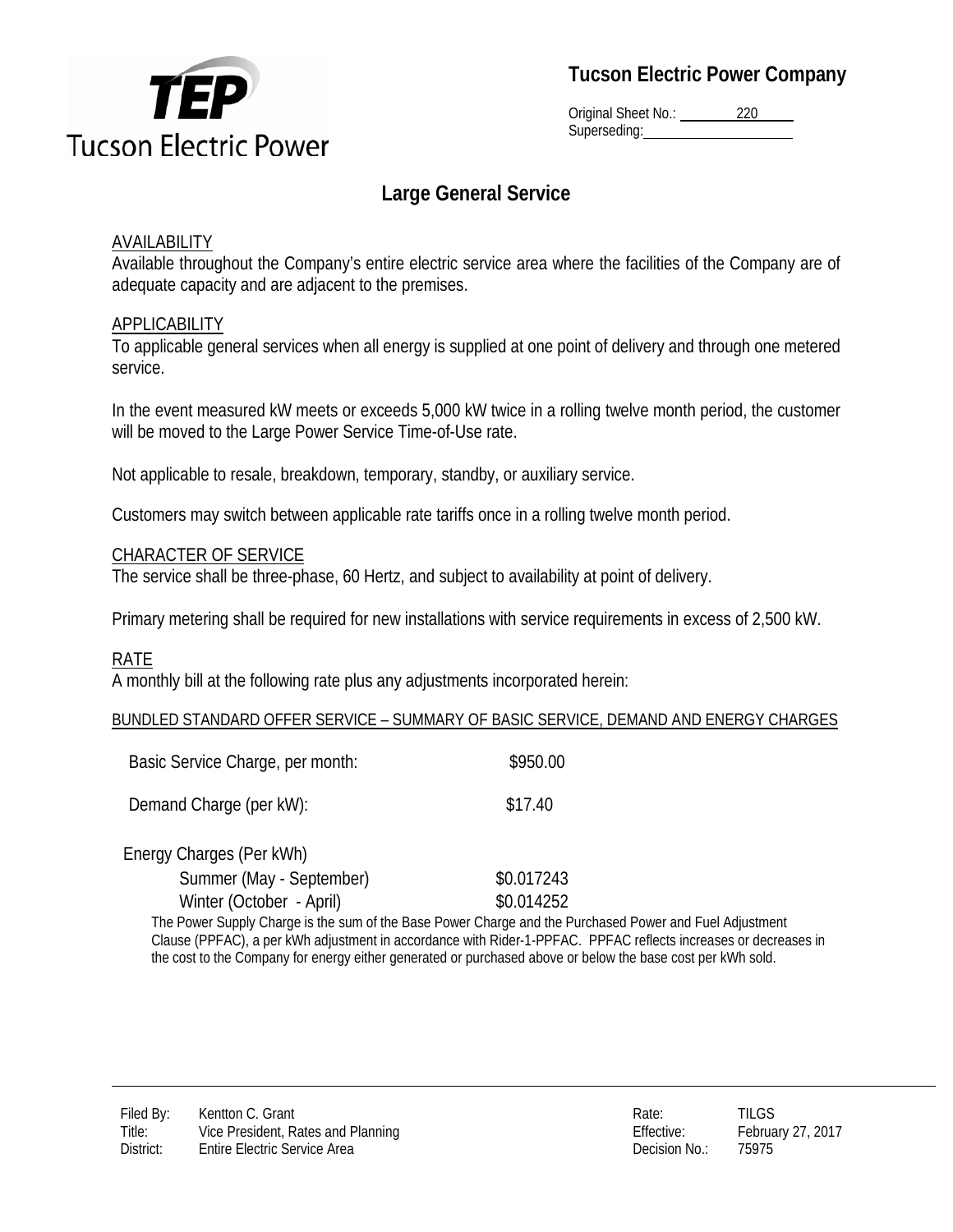

**Tucson Electric Power Company**

Original Sheet No.: 220 - 1 Superseding:

Power Supply Charges (Per kWh): Summer

(May – September) Base Power Charges **19.032515** \$0.035861 \$0.032515

**Winter** (October - April)

The Power Supply Charge is the sum of the Base Power Charge and the Purchased Power and Fuel Adjustment Clause (PPFAC), a per kWh adjustment in accordance with Rider-1-PPFAC. PPFAC reflects increases or decreases in the cost to the Company for energy either generated or purchased above or below the base cost per kWh sold.

## BILLING DEMAND

The monthly billing demand shall be the greatest of the following:

- 1. The greatest measured 15 minute interval demand read of the meter during all hours of the billing period;
- 2. 75% of the greatest demand used for billing purposes in the preceding 11 months;
- 3. The contract capacity or 200 kW, whichever is greater.

The Company reserves the right to require a Customer to install equipment to maintain an acceptable power factor at the Customer's expense.

## PRIMARY SERVICE

The Rates contained in this Schedule are designed to reflect secondary service but where service is taken at primary voltage will be subject to a primary discount of 20.6 cents per kW per month (on the bundled rate, with the discount taken from the unbundled kW delivery charge) on the billing demand each month.

The Company may require a written contract with a minimum contract demand and a minimum term of contract.

# DIRECT ACCESS

A Customer's Direct Access bill will include all unbundled components except those services provided by a qualified third party. Those services may include Metering (Installation, Maintenance and/or Equipment), Meter Reading, Billing and Collection, Transmission and Generation. If any of these services are not available from a third party supplier and must be obtained from the Company, the rates for Unbundled Components set forth in this tariff will be applied to the customer's bill.

FOR DIRECT ACCESS: ARIZONA INDEPENDENT SCHEDULING ADMINISTRATOR (AZISA) CHARGE

A charge per kWh shall, subject to FERC authorization, be applied for costs associated with the implementation of the AZISA in Arizona.

# TEP STATEMENT OF CHARGES

For all additional charges and assessments approved by the Arizona Corporation Commission see the TEP Statement of Charges which is available on TEP's website at www.tep.com.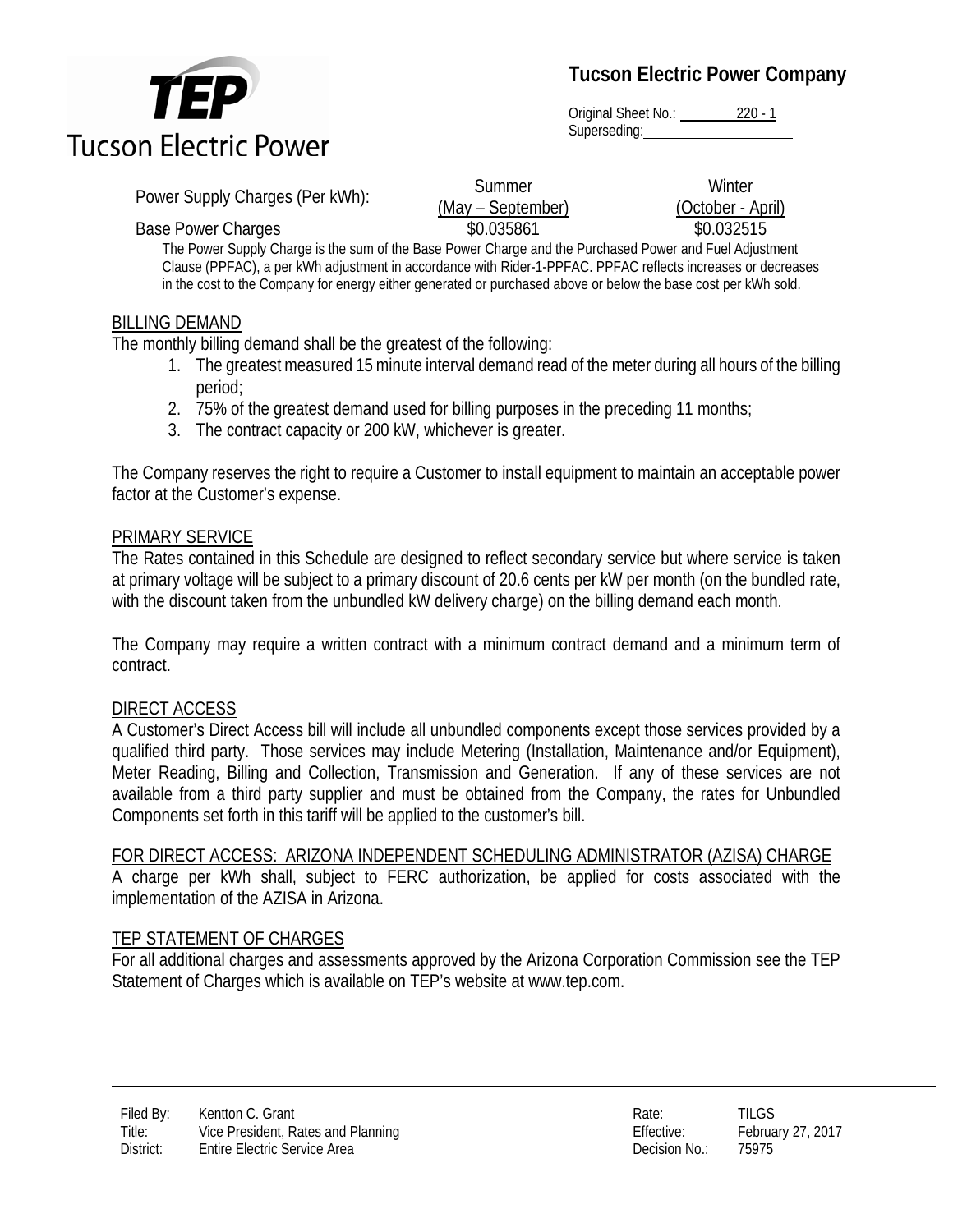

**TEP Tucson Electric Power** 

Original Sheet No.: 220 - 2 Superseding:

# TAX CLAUSE

To the charges computed under the above rate, including any adjustments, shall be added the applicable proportionate part of any taxes or governmental impositions which are or may in the future be assessed on the basis of gross revenues of the Company and/or the price or revenue from the electric energy or service sold and/or the volume of energy generated or purchased for sale and/or sold hereunder.

#### RULES AND REGULATIONS

The standard Rules and Regulations of the Company as on file with the Arizona Corporation Commission shall apply where not inconsistent with this rate.

#### ADDITIONAL NOTES

Additional charges may be directly assigned to a customer based on the type of facilities (e.g., metering) dedicated to the customer or pursuant to the customer's contract, if applicable. Additional or alternate Direct Access charges may be assessed pursuant to any Direct Access fee schedule authorized.